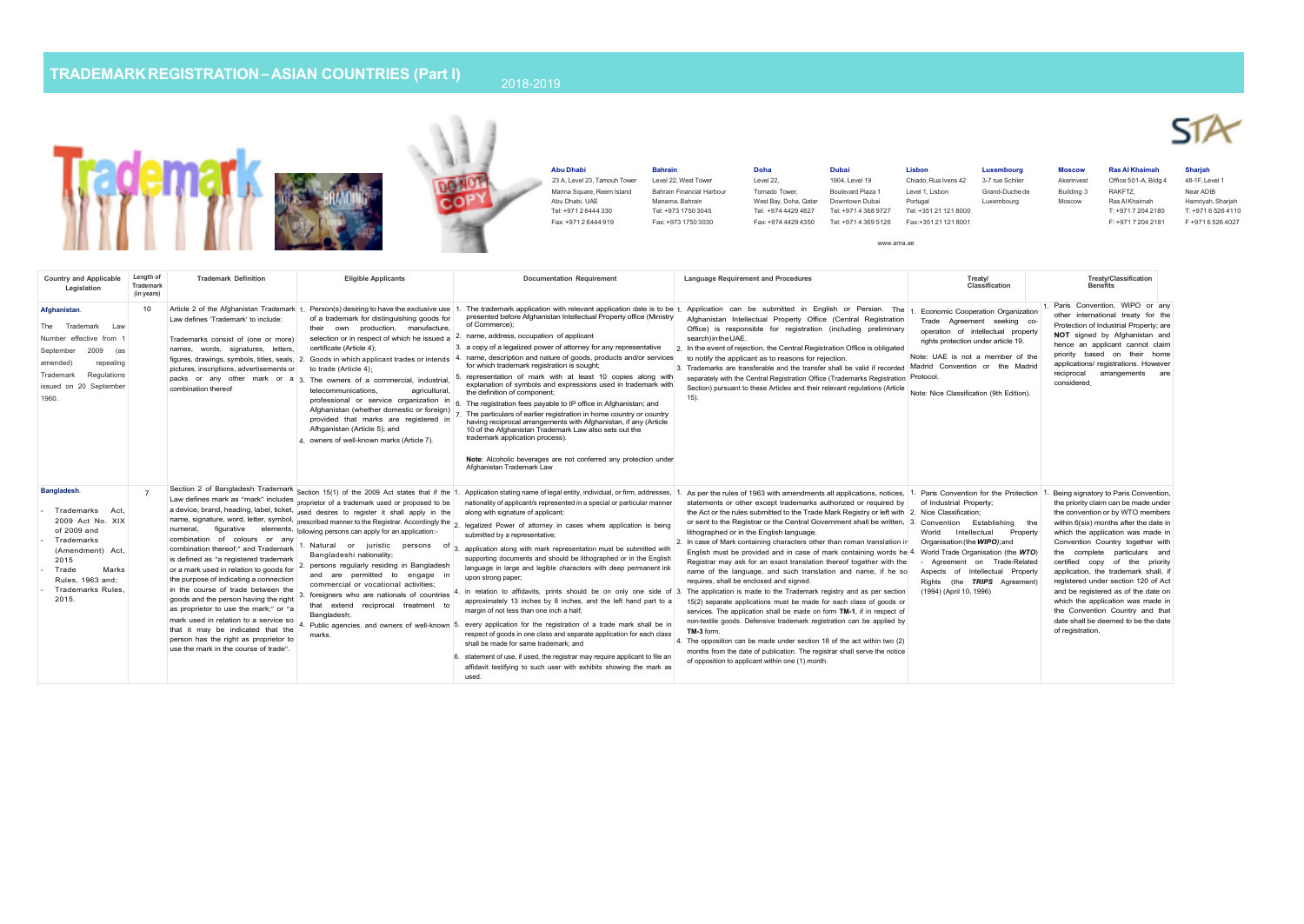| <b>Country and Applicable</b><br>Legislation                                                                                                                                                                                                                                                                                                                                                                                                 | Length of<br>Trademark<br>(in years) | <b>Trademark Definition</b>                                                                                                                                                                                                                                                                                                                                                                                                                                                                                         | <b>Eligible Applicants</b>                                                                                                                                                                                                                                                                                                                                                                                                                                                                                                                                                                                                                                                                                                                                                                                                                                                                                                                                       | <b>Documentation Requirement</b>                                                                                                                                                                                                                                                                                                                                                                                                                                                                                                                                                                                                                                                                                                                                                                                                                                                                                                                                                                                                                                                                                                                                                                                                                                                                                                                                                                                                                                                                                                                                                                                  | <b>Language Requirement and Procedures</b>                                                                                                                                                                                                                                                                                                                                                                                                                                                                                                                                                                                                                                                                                                                                                                                                                      | <b>Treaty/ Classification</b>                                                                                                                                                                                                                                                                                                                                                                                                                                                                                                                                                                                                                                                                                                                                                                                                                                            | <b>Treaty/Classification Benefits</b>                                                                                                                                                                                                                                                                                                                                                                                                                                                                                                                                                                                                                                                                                                                                                                                                                                                                                                                                                                                                                                                                                                                                                                                                                                                                               |
|----------------------------------------------------------------------------------------------------------------------------------------------------------------------------------------------------------------------------------------------------------------------------------------------------------------------------------------------------------------------------------------------------------------------------------------------|--------------------------------------|---------------------------------------------------------------------------------------------------------------------------------------------------------------------------------------------------------------------------------------------------------------------------------------------------------------------------------------------------------------------------------------------------------------------------------------------------------------------------------------------------------------------|------------------------------------------------------------------------------------------------------------------------------------------------------------------------------------------------------------------------------------------------------------------------------------------------------------------------------------------------------------------------------------------------------------------------------------------------------------------------------------------------------------------------------------------------------------------------------------------------------------------------------------------------------------------------------------------------------------------------------------------------------------------------------------------------------------------------------------------------------------------------------------------------------------------------------------------------------------------|-------------------------------------------------------------------------------------------------------------------------------------------------------------------------------------------------------------------------------------------------------------------------------------------------------------------------------------------------------------------------------------------------------------------------------------------------------------------------------------------------------------------------------------------------------------------------------------------------------------------------------------------------------------------------------------------------------------------------------------------------------------------------------------------------------------------------------------------------------------------------------------------------------------------------------------------------------------------------------------------------------------------------------------------------------------------------------------------------------------------------------------------------------------------------------------------------------------------------------------------------------------------------------------------------------------------------------------------------------------------------------------------------------------------------------------------------------------------------------------------------------------------------------------------------------------------------------------------------------------------|-----------------------------------------------------------------------------------------------------------------------------------------------------------------------------------------------------------------------------------------------------------------------------------------------------------------------------------------------------------------------------------------------------------------------------------------------------------------------------------------------------------------------------------------------------------------------------------------------------------------------------------------------------------------------------------------------------------------------------------------------------------------------------------------------------------------------------------------------------------------|--------------------------------------------------------------------------------------------------------------------------------------------------------------------------------------------------------------------------------------------------------------------------------------------------------------------------------------------------------------------------------------------------------------------------------------------------------------------------------------------------------------------------------------------------------------------------------------------------------------------------------------------------------------------------------------------------------------------------------------------------------------------------------------------------------------------------------------------------------------------------|---------------------------------------------------------------------------------------------------------------------------------------------------------------------------------------------------------------------------------------------------------------------------------------------------------------------------------------------------------------------------------------------------------------------------------------------------------------------------------------------------------------------------------------------------------------------------------------------------------------------------------------------------------------------------------------------------------------------------------------------------------------------------------------------------------------------------------------------------------------------------------------------------------------------------------------------------------------------------------------------------------------------------------------------------------------------------------------------------------------------------------------------------------------------------------------------------------------------------------------------------------------------------------------------------------------------|
| <b>Brunei Darussalam</b><br>The law providing for<br>trademark registration is<br>The Trade Marks Act (Cap<br>98) and Trade Marks Rules<br>of 2000 (R 1, 1984 Ed. S<br>27/2000).                                                                                                                                                                                                                                                             | 10                                   | Under Part I of Brunei Darussalam<br>Trademark Law: (Refer, section 4)<br>trade mark is defined as "any visually<br>perceptible sign capable of being<br>represented graphically which is<br>capable of distinguishing goods or<br>services of one undertaking from<br>mark may, in particular, consist of<br>words (including personal names),<br>shape of goods or their packaging."                                                                                                                              | As per section 33 of Brunei Trademark Law, the 1. Request for registration of trademark;<br>application can be made by "applicant" who has<br>used the mark or has bona fide intention to use<br>as applicant-<br>Natural or juristic persons of Brunei<br>nationality:<br>those of other undertakings. A trade 2. persons regularly residing in Brunei and<br>are permitted to engage in commercial<br>or vocational activities:<br>designs, letters, numerals or the $3.$ foreigners who are nationals of countries<br>that extend reciprocal treatment to the<br>Brunei:<br>4. public agencies; and<br>5. owners of well-known marks.                                                                                                                                                                                                                                                                                                                         | 2. name and address of applicant;<br>the mark. Accordingly following persons qualify 3. statement of goods and services in respect of which the trademark is<br>sought to be registered;<br>4. representation of the mark;<br>5. statement in application as to the use of Mark or Expression of bona<br>fide intention to use the mark:<br>6. prescribed fee for each class of goods or services separately in<br>respect of which registration is sought; and<br>Translations and / or transliterations if any required in English.                                                                                                                                                                                                                                                                                                                                                                                                                                                                                                                                                                                                                                                                                                                                                                                                                                                                                                                                                                                                                                                                             | 1. As stated under the rules a translation<br>and / or transliteration, of each word in<br>English to the satisfaction of the Registrar<br>should be provided where a trade mark<br>contains or consists of a word/s in<br>characters other than Roman or in a<br>language other than English or Malay.                                                                                                                                                                                                                                                                                                                                                                                                                                                                                                                                                         | Property:<br>Nice Classification;<br>3. Convention Establishing the WIPO;<br>4. World Trade Organisation (WTO) - Agreement on<br>Trade-Related Aspects of Intellectual Property Rights<br>(TRIPS Agreement):<br>5. ASEAN Framework Agreement on Intellectual Property<br>Cooperation sought to explore the vision of ASEAN<br>trademark system by establishing AESEAN Trademark<br>office. (treaty not in force);<br>6. Agreement between Japan and Brunei Darussalam for an<br>Economic Partnership:<br>7. Trans-Pacific Strategic Economic Partnership<br>Agreement: and<br>8. Agreement establishing the ASEAN-Australia-New<br>Zealand Free Trade Area                                                                                                                                                                                                               | Paris Convention for the Protection of Industrial 1. 1. Priority Claim can be made under Paris Convention or WTO<br>by nationals and body corporate residing or having permanent<br>place of business in member states within 6 months from the first<br>filing date.<br>2. 2. Agreement between Japan and Brunei Darussalam for an<br>Economic Partnership sought proper enforcement of intellectual<br>rights including trademark and prevent infringements by co-<br>operation in customs for prohibiting importation and exportation<br>of goods suspected of infringing intellectual property rights.                                                                                                                                                                                                                                                                                                                                                                                                                                                                                                                                                                                                                                                                                                          |
| Cambodia<br>Law concerning Marks,<br>Trade Names and Acts of<br>Unfair Competition of the<br>Kingdom of Cambodia<br>2002, (Royal Decree<br>NS/RKM/0202/006).<br>Sub-Decree<br>on<br>the<br>Implementation<br>of<br>trademark law<br>(Sub-<br>Decree No. 46 dated July<br>12, 2006).<br>Prakas<br>the<br>on<br>Procedures<br>for<br>the<br>Registration<br>and<br>Protection of Marks of<br>Goods which include a<br>Geographical Indication. | 10                                   | 2(c) means the "name or/ and application<br>designation<br>identifying<br>and<br>distinguishing an enterprise.'                                                                                                                                                                                                                                                                                                                                                                                                     | Article 2 (a) of the Cambodian Application can be filed by any person or body 1. a request for registration;<br>Trademark Law defines Trademark as resident in the Kindom of Cambodia can be<br>'mark' means "any visible sign applicant. When the State of permanent residence<br>capable of distinguishing the goods of applicant is outside the Kingdom of Cambodia,<br>1. Natives of natural or legal entity, practicing<br>any of the commercial, industrial,<br>professional, or service business;<br>2. foreigners of natural or legal entity, $6.$ Translations as per requirements, if any.<br>practicing any of the commercial, industrial,<br>professional, business in Cambodia.<br>3. foreigners of natural or legal entity<br>practicing any of the commercial, industrial.<br>vocational or service business in any state<br>having reciprocity of treatment with the<br>State:<br>4. public legal persons; and<br>5. owners of well-known marks. | 2. name of applicant and address for communication bearing<br>signatures of the applicant or representative;<br>(trademark) or services (service mark) then a Power of Attorney appointing an agent 3. reproduction of mark with 15 additional reproductions of the mark;<br>of an enterprise" and trademark under should be filed within 2 months of filing of the 4. specification of goods or services based on Nice classification;<br>5. If priority is claimed he application a declaration claiming the<br>priority of an earlier national or regional application filed by the<br>applicant or his predecessor in title in any country member of the<br>Paris Convention; and                                                                                                                                                                                                                                                                                                                                                                                                                                                                                                                                                                                                                                                                                                                                                                                                                                                                                                                             | applications shall be in the Khmer<br>or English language, and<br>anv<br>document forming part of<br>an<br>application or submitted to the<br>Registrar pursuant to the Law or<br>this Sub-Decree and which is in a<br>language other than Khmer or<br>English shall be accompanied by a<br>Khmer or English translation.                                                                                                                                                                                                                                                                                                                                                                                                                                                                                                                                       | 1. As per article 4 of the Rule 1. Protocol Relating to the Madrid Agreement 1.<br>Concerning the International Registration of Marks;<br>2. ASEAN Framework Agreement on Intellectual Property<br>Cooperation (Not in force):<br>Paris Convention for the Protection of Industrial<br>Property (22 September 1998);<br>4. Convention Establishing the WIPO;<br>5. World Trade Organisation (WTO) - Agreement on<br>Trade-Related Aspects of Intellectual Property Rights<br>(TRIPS Agreement) (1994) (April 10, 1996)<br>6. Agreement establishing the ASEAN-Australia-New<br>Zealand Free Trade Area;<br>7. Agreement between the United States of America and<br>the Kingdom of Cambodia on Trade Relations and<br>Intellectual Property Rights Protection: and<br>8. Memorandum on IP Cooperation between<br>Cambodia and Thailand.                                  | Under the WIPO-administered Madrid system, a trademark<br>owner may protect a mark in up to 90 countries plus the<br>European Union with its Community Trade Mark (CTM) by filing<br>one application, in one language (English, French or Spanish)<br>with one set of fees, in one currency (Swiss Francs).<br>2. The applicant can claim right to priority by attaching a declaration<br>claiming priority of prior national or regional application in any<br>country member of the Paris Convention.<br>Agreement between the United States of America and the Kingdom<br>of Cambodia on Trade Relations and Intellectual Property Rights<br>Protection - the Article XVI commits to co-operate on registration<br>and recognization by harmonizing the requirements stating meaning<br>of marks, use as necessary criteria for maintaining the registration<br>validity and adoption of international classification<br>4. Madrid protocol aids international registration of marks.                                                                                                                                                                                                                                                                                                                            |
| China<br>Trademark Law of the<br>People's Republic of<br>China amended for the<br>third time according to the<br>"Decision on the Revision<br>of the Trademark Law of<br>the People's Republic of<br>China" adopted at the 4th<br>Session of the Standing<br>Committee of the Twelfth<br>National<br>People's'<br>Congress on August 30,<br>2013)                                                                                            | 10                                   | Article 8<br>Trademark Law provides "an<br>application may be made to register as<br>a trademark any mark, including any<br>word, device, any letter of the alphabet,<br>any number, three-dimensional<br>symbol, colour combination and sound,<br>or any combination thereof, that<br>identifies and distinguishes the goods<br>of a natural person, legal person, or<br>other organization from those of<br>others."<br>Note: China allows registration of 4. public legal persons; and<br>sound and colour marks | of Republic of China Article 4 of the Chinese Trademark law provides:-<br>Natives of natural or legal entity, practicing<br>any of the commercial, industrial,<br>professional, or service business;<br>2. foreigners of natural or legal entity<br>practicing any of the commercial, industrial,<br>State<br>foreigners of natural or legal entity<br>practicing any of the commercial, industrial,<br>vocational or service business in any state<br>having reciprocity of treatment with the<br>State:<br>5. owners of well-known marks.                                                                                                                                                                                                                                                                                                                                                                                                                      | Under rule 9 of implementing rules applicant must file one 1. Under rule 14 of Implementing Rules - 1.<br>$\mathbf{1}$<br>application in respect of each class of goods according to the<br>Classification of Goods stating name and address. The application<br>must be in Chinese language;<br>2. ten copies of the reproductions of Clear trademark and one copy of<br>the black and white design with size between minimum 5cm*5cm<br>and maximum 10cm*10cm (Soft copy should also be provided);<br>professional, or service business in the 3. any application for the registration of a trademark in respect of<br>pharmaceutic products for human use shall be accompanied by a 2. Once an opposition is filed against<br>certificate issued by the health administrative department. Any<br>application for the registration of a trademark in respect of<br>cigarettes, cigars or cut tobacco with packages shall be<br>accompanied by a certificate of authorized manufacture issued by<br>the competent authority of the State for tobacco products. Any<br>application for the registration of a trademark in respect of any such<br>other goods as prescribed by the State that must use a registered<br>trademark shall be accompanied by a certificate of authorization<br>issued by the competent department concerned;<br>4. details of goods and service;<br>5. power of attorney duly executed by applicant in favour of agent;<br>6. copy of ID card or Passport (for natural person); and<br>7. any document in a foreign language shall be accompanied by a<br>Chinese translation thereof. | where a foreigner or a foreign enterprise<br>or for any other matters concerning a<br>trademark, the Chinese language shall<br>be used. Foreign language documents<br>must be have Chinese translation.<br>application the Trademark Office shall hear<br>the facts and grounds submitted by the $5$ . Trademark Law Treaty;<br>opposing party as well as the opposed, shall<br>make a decision on whether or not to<br>approve the application for registration within<br>the twelve months from the date of<br>publication after investigation and<br>verification, and shall notify the opposing 8<br>party and the opposed of its decision, in<br>writing. If an extension is needed, upon the<br>approval of the department of industry and<br>commerce administration under the State<br>Council, the time limit can be extended a<br>further three month | Paris Convention for the Protection of Industrial<br>Property:<br>applies for the registration of a trademark 2. Nice Agreement Concerning the International<br>Classification of Goods and Services for the Purposes of<br>the Registration of Marks;<br>3. Convention Establishing the World Intellectual<br>Property Organisation (the WIPO);<br>4. World Trade Organisation (the WTO) - Agreement on<br>Trade-Related Aspects of Intellectual Property Rights<br>(the TRIPS Agreement) (1994);<br>6. Protocol Relating to the Madrid Agreement Concerning<br>the International Registration of Marks;<br>7. Free Trade Agreement between the Government of New<br>Zealand and the Government of the People's Republic of<br>China:<br>Agreement between Japan and China with Regards to<br>Protection of Trademarks:<br>9. Singapore Treaty on the Law of Trademarks | Any foreign person or enterprise applying for trademark in<br>China, has to file application in accordance with agreement<br>between two countries, or international treaties or on the basis<br>of principles reciprocity. Application with priority right should<br>be filed within 6 months from first filing date of application in<br>another country, who is a member of Paris Convention;<br>Free Trade Agreement between the Government of New<br>2.<br>Zealand and the Government of the People's Republic of<br>China under chapter 12 seeks to keep rights transparent by<br>notifications and thereby protect the intellectual property<br>rights including trademarks.<br>3.<br>Agreement between Japan and China with Regards to<br>Protection of Trademarks grants parties from contracting<br>states protection of the well-known trademark as per their<br>determination of well-known trademark.<br>Special provisions relating to protection of trademarks through<br>international registration under the Madrid protocol are laid<br>down under Chapter IVA of 2010 Act for international<br>application under Madrid protocol. Before becoming member<br>to this protocol individual application were required to be<br>made by the applicants seeking international trademark<br>protection. |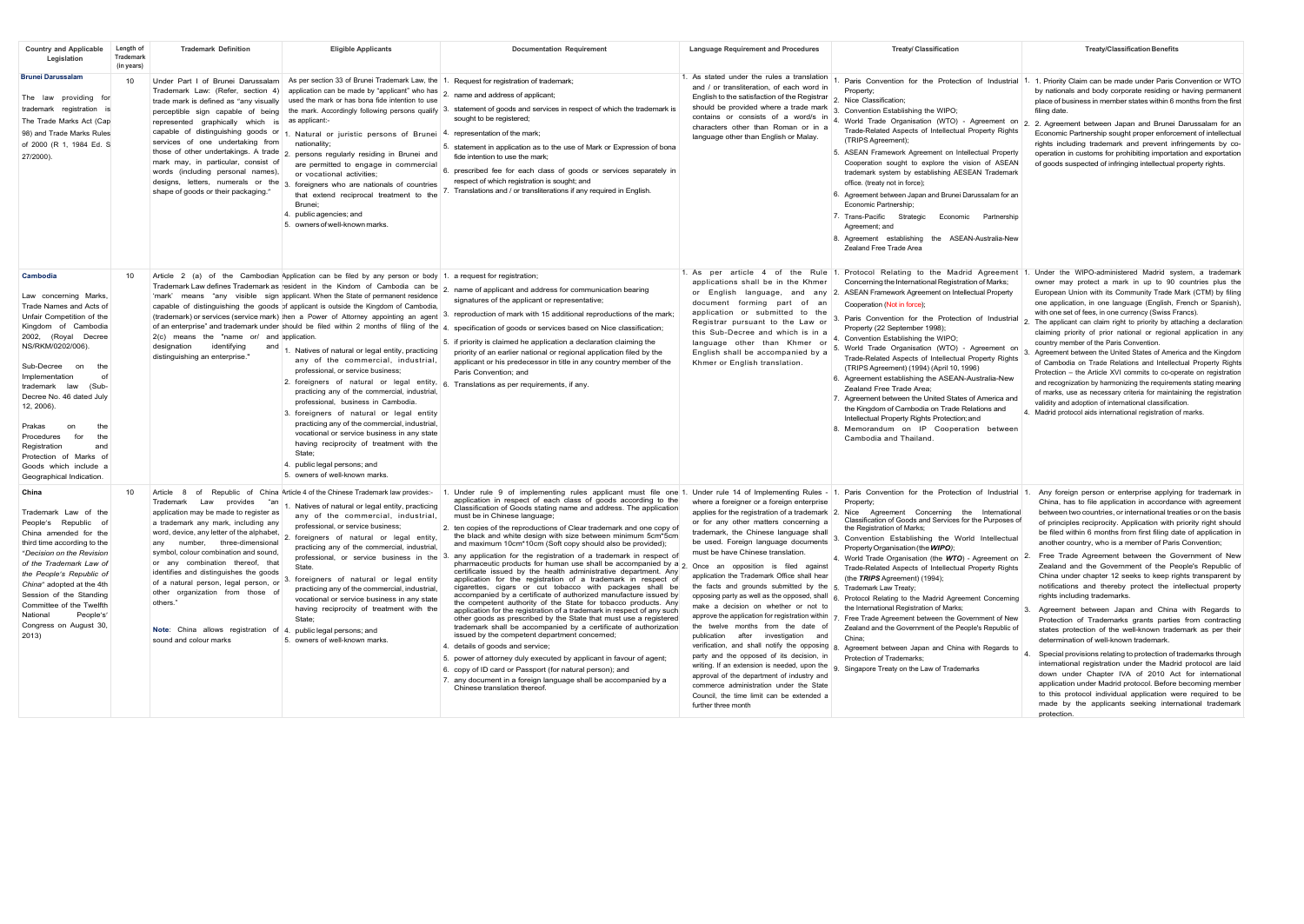| <b>Country and Applicable</b><br>Legislation                                                                                                                                                                                                                                  | Length of<br>Trademark<br>(in years) | <b>Trademark Definition</b>                                                                                                                                                                                                                                                                                                                                                                                                                                                                                                                                                                                                                                                                                                                                                                                                                                                                                                                                                                                                                                                                                                                                                                                                                                                                                                                                                                   | <b>Eligible Applicants</b>                                                                                                                                                                                                                                                                                                                                                                                                                                                                                                                                                                                                                                                                                                                                                                                                                                                                                                                                                                                                                                                                                                                      | <b>Documentation Requirement</b>                                                                                                                                                                                                                                                                                                                                                                                                                                                                                                                                                                                                                                                                                                                                                                                                                                                                                                                                                                                                                                                                                                                                                                                                                                                                                                                                                                                                                                                                                                                                                                                                                                                                                                                                                                                                                                                                                                                                                                                                                                                                                                                                                                                                                                                                                                                                                                                                                                                             | <b>Language Requirement and Procedures</b>                                                                                                                                                                                                                                                                                                                                                                                                                                                                                                                                                                                                                                                                                                                                                                                                                                                                                                                                                                                                                                                                                                                                                                                                                                                                                                                                                                                                                                                                                                                                        | <b>Treaty/Classification</b>                                                                                                                                                                                                                                                                                                                                                                                                                                                                                                                                                                                                                                                                                                                                                                                              | <b>Treaty/Classification Benefits</b>                                                                                                                                                                                                                                                                                                                                                                                                                                                                                                                                                                                                                                                                                                                                                                                                                                                                                                                                                                        |
|-------------------------------------------------------------------------------------------------------------------------------------------------------------------------------------------------------------------------------------------------------------------------------|--------------------------------------|-----------------------------------------------------------------------------------------------------------------------------------------------------------------------------------------------------------------------------------------------------------------------------------------------------------------------------------------------------------------------------------------------------------------------------------------------------------------------------------------------------------------------------------------------------------------------------------------------------------------------------------------------------------------------------------------------------------------------------------------------------------------------------------------------------------------------------------------------------------------------------------------------------------------------------------------------------------------------------------------------------------------------------------------------------------------------------------------------------------------------------------------------------------------------------------------------------------------------------------------------------------------------------------------------------------------------------------------------------------------------------------------------|-------------------------------------------------------------------------------------------------------------------------------------------------------------------------------------------------------------------------------------------------------------------------------------------------------------------------------------------------------------------------------------------------------------------------------------------------------------------------------------------------------------------------------------------------------------------------------------------------------------------------------------------------------------------------------------------------------------------------------------------------------------------------------------------------------------------------------------------------------------------------------------------------------------------------------------------------------------------------------------------------------------------------------------------------------------------------------------------------------------------------------------------------|----------------------------------------------------------------------------------------------------------------------------------------------------------------------------------------------------------------------------------------------------------------------------------------------------------------------------------------------------------------------------------------------------------------------------------------------------------------------------------------------------------------------------------------------------------------------------------------------------------------------------------------------------------------------------------------------------------------------------------------------------------------------------------------------------------------------------------------------------------------------------------------------------------------------------------------------------------------------------------------------------------------------------------------------------------------------------------------------------------------------------------------------------------------------------------------------------------------------------------------------------------------------------------------------------------------------------------------------------------------------------------------------------------------------------------------------------------------------------------------------------------------------------------------------------------------------------------------------------------------------------------------------------------------------------------------------------------------------------------------------------------------------------------------------------------------------------------------------------------------------------------------------------------------------------------------------------------------------------------------------------------------------------------------------------------------------------------------------------------------------------------------------------------------------------------------------------------------------------------------------------------------------------------------------------------------------------------------------------------------------------------------------------------------------------------------------------------------------------------------------|-----------------------------------------------------------------------------------------------------------------------------------------------------------------------------------------------------------------------------------------------------------------------------------------------------------------------------------------------------------------------------------------------------------------------------------------------------------------------------------------------------------------------------------------------------------------------------------------------------------------------------------------------------------------------------------------------------------------------------------------------------------------------------------------------------------------------------------------------------------------------------------------------------------------------------------------------------------------------------------------------------------------------------------------------------------------------------------------------------------------------------------------------------------------------------------------------------------------------------------------------------------------------------------------------------------------------------------------------------------------------------------------------------------------------------------------------------------------------------------------------------------------------------------------------------------------------------------|---------------------------------------------------------------------------------------------------------------------------------------------------------------------------------------------------------------------------------------------------------------------------------------------------------------------------------------------------------------------------------------------------------------------------------------------------------------------------------------------------------------------------------------------------------------------------------------------------------------------------------------------------------------------------------------------------------------------------------------------------------------------------------------------------------------------------|--------------------------------------------------------------------------------------------------------------------------------------------------------------------------------------------------------------------------------------------------------------------------------------------------------------------------------------------------------------------------------------------------------------------------------------------------------------------------------------------------------------------------------------------------------------------------------------------------------------------------------------------------------------------------------------------------------------------------------------------------------------------------------------------------------------------------------------------------------------------------------------------------------------------------------------------------------------------------------------------------------------|
| <b>Hong Kong</b><br>Trade Marks Ordinance<br>as amended by L.N. 254<br>of 2009;<br>Trade Marks Rules (E.R.<br>3 of 2015); Trade Marks<br>Ordinance Regulation<br>2014 (L.N. 150 of 2014);<br>Trade Marks Ordinance<br>(Amendment of Schedule<br>1) Regulation 2013<br>(HK190) | 10 <sup>1</sup>                      | is capable of distinguishing the eligible:<br>goods or services of one<br>undertaking from those of other<br>undertakings and which is capable<br>of being represented graphically;<br>2. Without affecting the generality of<br>subsection (1), a trade mark may<br>consist of words (including personal<br>names), indications, designs, 3<br>characters, numerals<br>letters.<br>figurative<br>elements.<br>colours.<br>sounds, smells, the shape of goods<br>or their packaging and any<br>combination of such signs.<br>3. A sign may constitute a trade mark 5. owners of well-known marks.<br>even though it is used in relation to<br>a service ancillary to the trade or<br>business of an undertaking and<br>whether or not the service is<br>provided for money or money's<br>worth.<br>(4) Unless the context otherwise<br>requires, references in this Ordinance to<br>a trade mark shall be construed as<br>including references to a certification<br>mark, collective mark and defensive<br>trade mark.                                                                                                                                                                                                                                                                                                                                                                       | Under section 3 of the Hong Kong Trade The Hong Kong Trademark Law does not 1.<br>Marks Ordinance (as amended by L.N. specifically set out this information within its<br>254 of 2009) trademark is defined as: Acts or Rules. However, a bare reading of<br>1. "trade mark" means any sign which HK's IP Law imply that following persons are 2<br>Natives of natural or legal entity, practicing<br>any of the commercial, industrial,<br>professional, or service business:<br>2. foreigners of natural or legal entity,<br>practicing any of the commercial, industrial, 3<br>professional, or service business in the<br>foreigners of natural or legal entity<br>practicing any of the commercial, industrial,<br>vocational or service business in any state<br>having reciprocity of treatment with the<br>State<br>4. public legal persons; and                                                                                                                                                                                                                                                                                        | Under section 38 of the Ordinance: An application for registration 1.<br>of a trade mark shall be filed with the Registrar in any of the official<br>languages such as English and / or Chinese;<br>the application shall include (a) a request for registration of the<br>trade mark;(b) the name and address of the applicant; (c) a<br>statement of the goods or services in relation to which it is sought<br>to register the trade mark; (d) a representation of the trade mark;<br>and (e) such other information, documents or matter as may be<br>required by the rules:<br>classification of goods and services under Rule 5 of Rule 2015 and<br>section 40 of the Ordinance is classified in accordance with the<br>International - Nice Classification;<br>under rule 9 of 2015 rules the applicant wishes to claim a right to<br>priority under section 41 of the Ordinance, shall include the<br>following particulars- (a) the name of each country, territory or area<br>in respect of which a right to priority is claimed; (b) the date of filing<br>of the application filed in, or in respect of, each such country,<br>territory or area; and (c) the application number assigned to that<br>application, if it is known to the applicant;<br>5. translations, if any, of any word, letter or character in a language<br>other than English or Chinese, the Registrar may require the<br>applicant to file an exact translation of that word, letter or character<br>into English or Chinese: and<br>6. Any other documents required to be verified by the Registrar.                                                                                                                                                                                                                                                                                                                                                                                                                                                                                                                                                                                                                                                                                                                                                                                                                                                                                                    | Rules 2015 under Rule: 120 (3) in<br>pursuance of section 76 of the<br>Ordinance states "Where a person is 2.<br>required by the Ordinance or these<br>Rules to state his name on any<br>document filed with the Registrar and 3.<br>his name is not in the Roman alphabet<br>or in Chinese characters, the<br>document<br>shall<br>contain<br>transliteration of the name in the<br>Roman alphabet*<br>2. under sub rule (5) as "In the case of an<br>application for the registration of a trade<br>mark that consists or contains a word, letter<br>or character in a language other than<br>English or Chinese, the Registrar may<br>require the applicant to file an exact<br>translation of that word, letter or character<br>into English or Chinese, and, the translation<br>shall be endorsed and signed by the<br>applicant or his agent".<br>Search and Preliminary Advice (optional)<br>services can be applied by submitting Form<br>T1 with the appropriate fee.<br>4. Application form provided under form T2 -<br>compulsory, form T2A - optional (trademark<br>- including certification mark and collective<br>mark) must be submitted with registrar with<br>fees prescribed.<br>5. Once trade mark has been accepted for<br>registration, it is published in the Hong Kong<br>Intellectual Property Journal under section<br>42 of the Ordinance and rule 15 of 2015<br>6. Any interested person may file opposition<br>notice within the 3 - month period from the<br>date of publication.                                                                   | Agreement establishing the World Trade Organisation<br>(WTO) - 1995:<br>Paris Convention for the Protection of Industrial<br>Property- - The Stockholm Act (1967) applies also to<br>Hong Kong, China with effect from July 1, 1997;<br>World Trade Organisation (WTO) - Agreement on<br>Trade-Related Aspects of Intellectual Property Rights<br>(TRIPS Agreement) (1994) (1 January 1995)<br>a 4. New Zealand - Hong Kong, China Closer Economic<br>Partnership Agreement relating to trade and<br>protecting intellectual property rights which includes<br>trademark: and<br>Nice Classification - The Geneva Act (1977)<br>establishing Nice Classification for the purpose<br>of classification of goods and services.                                                                                              | 1. A person who has duly filed an application for the registration of<br>a trade mark in, or in respect of, a Paris Convention country or<br>WTO member (or his successor in title) shall enjoy right of<br>priority for a period of 6 months after the date of filing of the firs<br>of any such applications under section 41 by making claim of<br>priority, subject to compliance with any prescribed conditions;<br>2. Uniform international classification system is available due to<br>Nice Classification;<br>3. there is a priority claim procedure available under section 41 in<br>place for applicants who have filed an earlier claim for the same<br>mark in another Paris Convention country or a World Trade<br>Organization member country. The national application must be<br>filed within six months from the date of the first filing to claim the<br>priority: and<br>4. well known trademarks as defined under the Ordinance are<br>also protected as per the laws of the Hong Kong. |
| India<br>The Trademark Act. 1999<br>amended by The Trade<br>Marks (Amendment) Act,<br>2010 and Trade Marks<br>(Amendment) Rules, 2013                                                                                                                                         | 10                                   | represented graphically and which is make application:<br>capable of distinguishing the goods or<br>services of one person from choose of<br>others and may include shape of<br>goods, their packaging and<br>combination of colours<br>in relation to Chapter XII (other than<br>section 107), a registered trade mark<br>or mark used in relation to goods or<br>services for the purpose of indicating<br>or so as to indicate a connection in the<br>course of trade between the goods or<br>services, as the case may be, and<br>some person having the right as<br>proprietor to use the mark, and<br>in relation to other provisions of this<br>Act, a mark used or proposed to be<br>used in relation to goods or services<br>for the purpose of indicating or so to<br>indicate to a connection in the course<br>of trade between the goods or<br>services, as the case may be, and iii<br>some person having the right, either<br>as proprietor or by way of permitted<br>user, to use the mark whether with or<br>without any indication of the identity of<br>that person, and includes a<br>certification trade mark or collective<br>mark." Section 2 m defines mark as '<br>"mark" includes a device, brand.<br>heading,<br>lable, ticket, name,<br>signature, word, letter, numeral,<br>shape of goods, packaging or<br>combination of colours or any<br>combination thereof. | Per 1999 Act - section 2 (zb) "trade section 18 (1) of India's Trademark Law 1.<br>mark" means a mark capable of being authorizes following persons or entities to<br>Any person claiming to be the<br>proprietor of a trade mark used or<br>proposed to be used by him, who is 5.<br>desirous of registering it, shall apply<br>in writing to the Registrar in the<br>prescribed manner for<br>the<br>registration of his trade mark.<br>section 36B (a) under chapter IVA as<br>added after 2010 amendment states<br>provisions relating to<br>special<br>protection of trademark through<br>international registration under the<br>madrid protocol wherein the<br>application can be made by a person<br>who is a citizen of, or is domiciled in,<br>or has a real and effective industrial<br>or commercial establishment in, that<br>Contracting State or a State which is<br>a member of that Contracting<br>Organisation, as the case may be.<br>A single application can be made<br>different classes of goods and<br>services and fees in respect of each<br>such class (application is examined<br>by the Indian Trade Marks Office) | Application under form prescribed as per rules stated in first schedule<br>of the 1999 Act along with fee;<br>2. soft Copy of Mark;<br>date of first use of the mark;<br>name, address and nationality of applicant;<br>4.<br>trademark class/ classification based on international classification;<br>list and description of goods or services;<br>if the mark is a script not in English or Hindi, the English translation of 2. A translation of non-English words into<br>the mark:<br>if the application is to claim priority from an earlier filed convention<br>8.<br>application, details stating number, date, country and goods/services 3. Any opposition must be made within four<br>of that application is required. A certified priority document or its duly<br>notarized copy is to be submitted. If the certificate is not in English, a<br>certified/notarized English translation is required; and<br>Power of attorney simply signed by the applicant in favour of agent.<br><b>For Collective Marks:</b><br>Application shall be accompanied by regulations governing use of<br>such collective mark: and<br>the Regulations shall specify the persons authorized to use the mark,<br>conditions of membership of association and conditions of use of the 4. The Registrar shall serve a copy of<br>mark and sanctions against misuse of the mark<br><b>For Certification Marks</b><br>Application for Certification marks shall be accompanied by a draft of<br>regulations. It shall include provisions regarding cases in which the<br>proprietor is to certify goods or services and authorize use of<br>certification trademark: and<br>2. Any other provision which the registrar may require to be inserted.<br>The application by applicant stated under section 18 shall be made in<br>prescribed manner to the Trade Marks Registry within whose territorial limits<br>the principal place of business in India of the applicant or in the case of joint<br>applicants the principal place of business in India of the applicant whose<br>name is first mentioned in the application as having a place of business in<br>India, is situate. Where the applicant or any of the joint applicants does not<br>carry on business in India, the application shall be filed in the office of the<br>Trade Marks Registry within whose territorial limits the place mentioned in the<br>address for service in India as disclosed in the application, is situate. | The application under section 18 must be<br>in English Section 67 B of Trademark<br>amendment 2013 Rules amending 2002<br>or any communication relating thereto for<br>transmission to international bureau or<br>any advice by way of notification of<br>extension of protection to India resulting 4.<br>from international registration shall be in<br>English".<br>English is required in case of script is in<br>language other than English or Hindi.<br>months from the date of the advertisement or $6.$<br>re-advertisement (as amended by 2010 Act)<br>of an application for registration or within<br>such further period, not exceeding one<br>month in the aggregate on payment of the<br>prescribed fee and give notice in writing in<br>the prescribed manner to the Registrar, of<br>opposition to the registration.<br>opposition on the applicant within two<br>months from the receipt by the applicant of<br>such copy of the notice of opposition, the<br>applicant shall send to the Registrar in the<br>prescribed manner a counter-statement of<br>the grounds on which he relies for his<br>application.<br>5. If the applicant sends such counter-<br>statement, the Registrar shall serve a copy<br>thereof on the person giving notice of<br>opposition.<br>6. The Registrar shall decide the matter based<br>on the evidence produced after hearing the<br>parties to grant or reject the application or<br>grant with any limitations.<br>Once accepted the Registrar issues a<br>certificate, sealed with the seal of the Trade<br>Marks Registry. | Protocol Relating to the Madrid Agreement Concerning 1.<br>the International Registration of Marks:<br>rules states "An International application 2. Paris Convention for the Protection of Industrial<br>Property.<br>Nairobi Treaty on the Protection of the Olympic Symbol;<br>Comprehensive Economic Partnership Agreement<br>between Japan and the Republic of India including inter<br>alia protection of trademark under Article 106 of the<br>Treatv.<br>Memorandum of Understanding between Switzerland<br>and India for fostering protection and promotion of IP<br>related rights including trademarks.<br>World Trade Organization (WTO) - Agreement on Trade-<br>Related Aspects of Intellectual Property Rights (TRIPS<br>Agreement) (1994)<br>Agreement establishing the World Trade Organization<br>(WTO) | Comprehensive Economic Partnership Agreement between<br>Japan and the Republic of India grants parties from contracting<br>states Article 106 protection of the well-known trademark as per<br>their determination of well-known trademark. A request by<br>applicant for considering its application for registration of a<br>trademark be examined in preference to other applications<br>shall be considered.<br>Special provisions relating to protection of trademarks through<br>international registration under the Madrid protocol are laid<br>down under Chapter IVA of 2010 Act for international<br>application under Madrid protocol. Before becoming member to<br>this protocol individual application were required to be made by<br>the applicants seeking international trademark protection.                                                                                                                                                                                               |